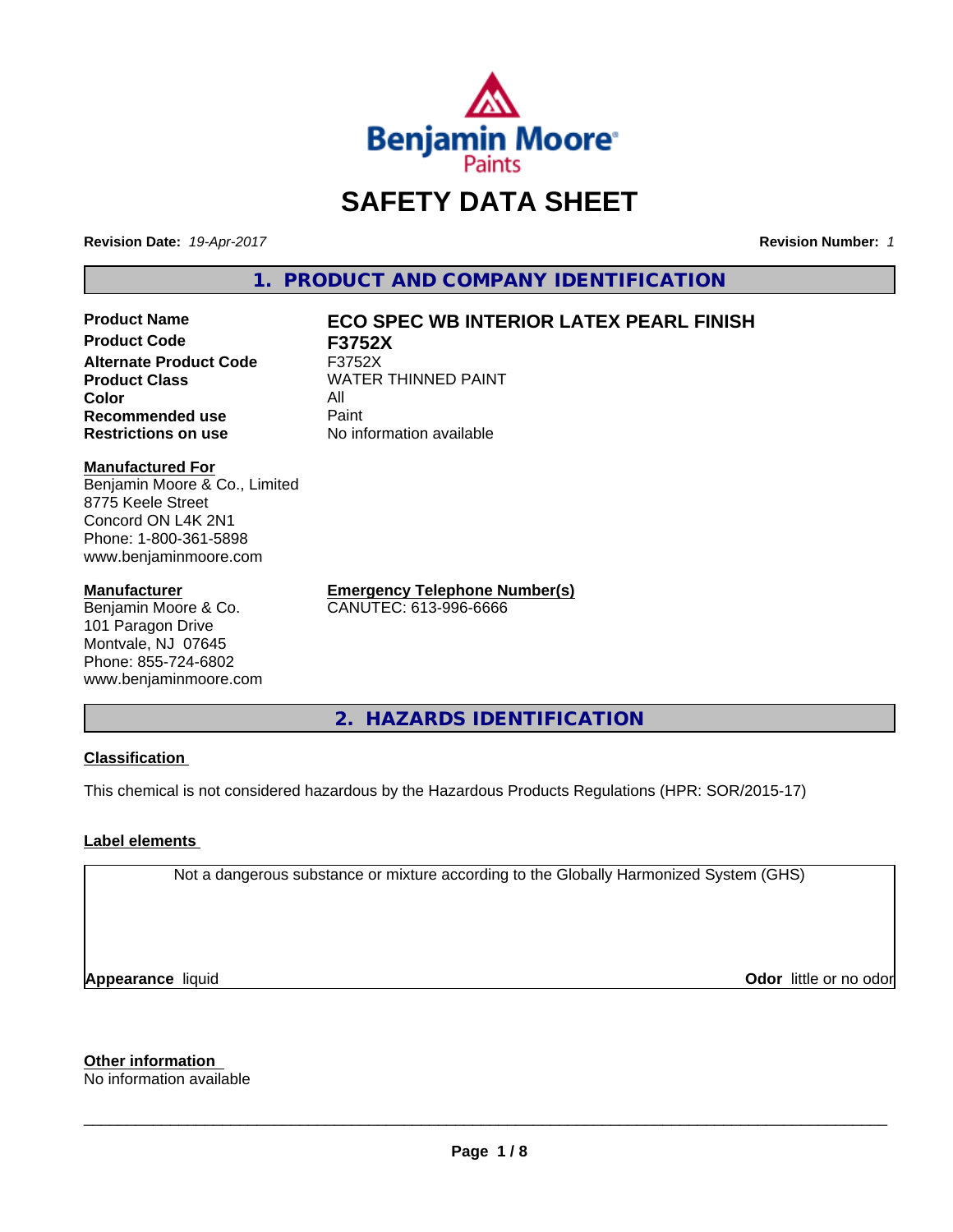## **3. COMPOSITION INFORMATION ON COMPONENTS**

| <b>Chemical Name</b> | <b>CAS-No</b> | Weight % (max) |
|----------------------|---------------|----------------|
| Titanium dioxide     | 13463-67-7    | 13%            |
| Kaolin               | 1332-58-7     | 5%             |
| Kaolin,<br>calcined  | 92704-41-1    | 5%             |

|                                        | 4. FIRST AID MEASURES                                                                                    |
|----------------------------------------|----------------------------------------------------------------------------------------------------------|
| <b>General Advice</b>                  | No hazards which require special first aid measures.                                                     |
| <b>Eye Contact</b>                     | Rinse thoroughly with plenty of water for at least 15<br>minutes and consult a physician.                |
| <b>Skin Contact</b>                    | Wash off immediately with soap and plenty of water while<br>removing all contaminated clothes and shoes. |
| <b>Inhalation</b>                      | Move to fresh air. If symptoms persist, call a physician.                                                |
| Ingestion                              | Clean mouth with water and afterwards drink plenty of<br>water. Consult a physician if necessary.        |
| <b>Most Important Symptoms/Effects</b> | None known.                                                                                              |
| <b>Notes To Physician</b>              | Treat symptomatically.                                                                                   |

**5. FIRE-FIGHTING MEASURES**

| Use extinguishing measures that are appropriate to local<br>circumstances and the surrounding environment.                                   |
|----------------------------------------------------------------------------------------------------------------------------------------------|
| As in any fire, wear self-contained breathing apparatus<br>pressure-demand, MSHA/NIOSH (approved or equivalent)<br>and full protective gear. |
| Closed containers may rupture if exposed to fire or<br>extreme heat.                                                                         |
| No.                                                                                                                                          |
| No.                                                                                                                                          |
| Not applicable<br>Not applicable<br>Not applicable                                                                                           |
|                                                                                                                                              |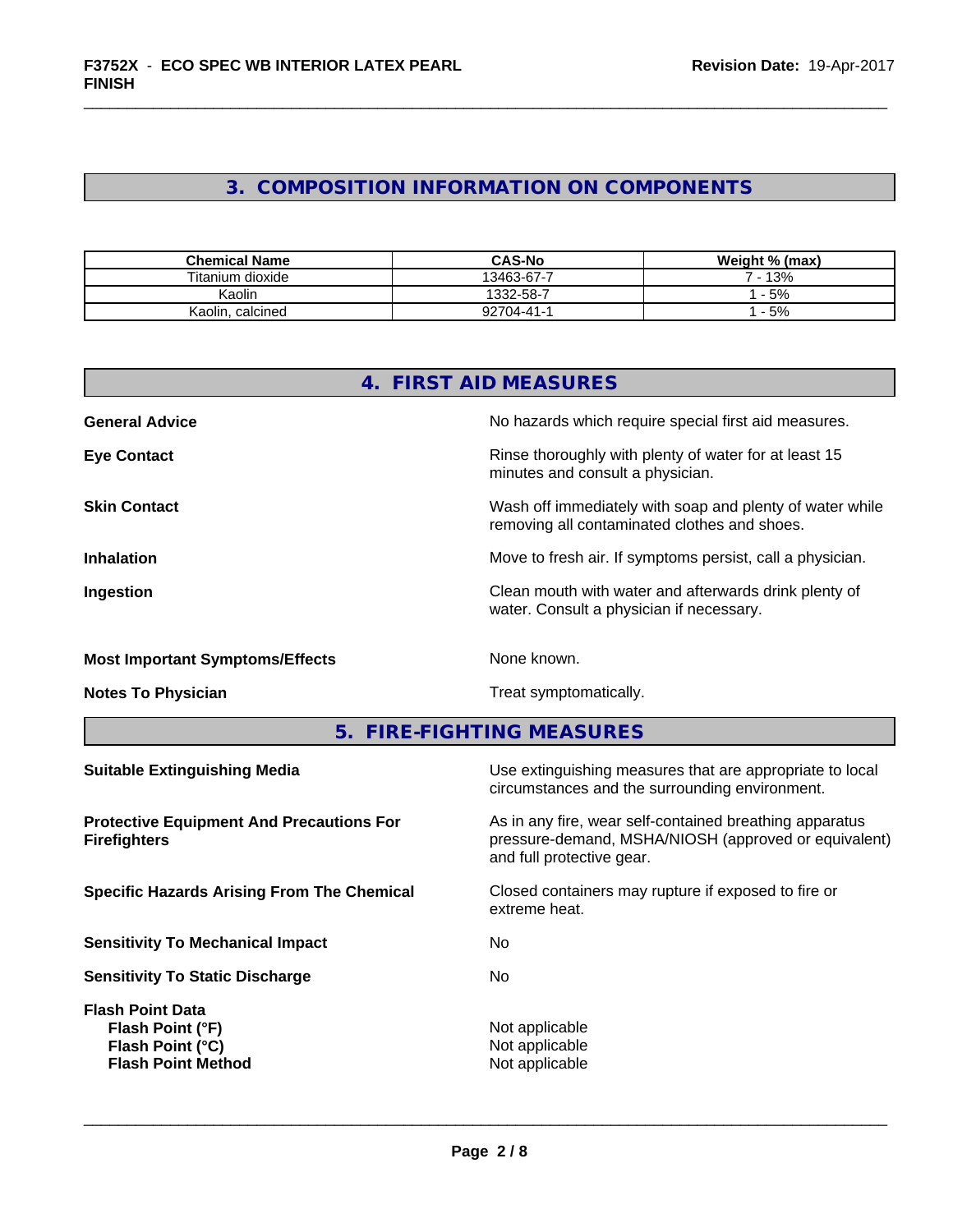## **Flammability Limits In Air**

**Lower Explosion Limit** Not applicable **Upper Explosion Limit** Not applicable

**NFPA Health:** 1 **Flammability:** 0 **Instability:** 0 **Special:** -

## **NFPA Legend**

- 0 Not Hazardous
- 1 Slightly
- 2 Moderate
- 3 High
- 4 Severe

*The ratings assigned are only suggested ratings, the contractor/employer has ultimate responsibilities for NFPA ratings where this system is used.*

*Additional information regarding the NFPA rating system is available from the National Fire Protection Agency (NFPA) at www.nfpa.org.*

## **6. ACCIDENTAL RELEASE MEASURES**

**Personal Precautions Precautions** Avoid contact with skin, eyes and clothing. Ensure

**Other Information Discription Prevent further leakage or spillage if safe to do so.** 

**Environmental Precautions** See Section 12 for additional Ecological Information.

**Methods For Clean-Up Force 20 All 20 All 20 All 20 Soak** up with inert absorbent material. Sweep up and shovel into suitable containers for disposal.

vapors, spray mists or sanding dust. In case of insufficient

ventilation, wear suitable respiratory equipment.

## **7. HANDLING AND STORAGE**

**Handling Handling Avoid contact with skin, eyes and clothing. Avoid breathing H** 

**Storage Keep container tightly closed. Keep out of the reach of Keep** container tightly closed. Keep out of the reach of children.

**Incompatible Materials Incompatible Materials No information available** 

 $\overline{\phantom{a}}$  ,  $\overline{\phantom{a}}$  ,  $\overline{\phantom{a}}$  ,  $\overline{\phantom{a}}$  ,  $\overline{\phantom{a}}$  ,  $\overline{\phantom{a}}$  ,  $\overline{\phantom{a}}$  ,  $\overline{\phantom{a}}$  ,  $\overline{\phantom{a}}$  ,  $\overline{\phantom{a}}$  ,  $\overline{\phantom{a}}$  ,  $\overline{\phantom{a}}$  ,  $\overline{\phantom{a}}$  ,  $\overline{\phantom{a}}$  ,  $\overline{\phantom{a}}$  ,  $\overline{\phantom{a}}$ 

adequate ventilation.

**8. EXPOSURE CONTROLS / PERSONAL PROTECTION**

## **Exposure Limits**

| <b>Chemical Name</b> | <b>ACGIH</b>                                      | Alberta                  | <b>British Columbia</b>  | Ontario                    | Quebec                      |
|----------------------|---------------------------------------------------|--------------------------|--------------------------|----------------------------|-----------------------------|
| Titanium dioxide     | 10 mg/m $3$ - TWA                                 | 10 mg/m $3$ - TWA        | 10 mg/m $3$ - TWA        | 10 mg/m <sup>3</sup> - TWA | TWAEV<br>10 mg/m $3 \cdot$  |
|                      |                                                   |                          | $3 \text{ ma/m}^3$ - TWA |                            |                             |
| Kaolin               | <b>TWA</b><br>$\angle$ ma/m <sup>3</sup> - $\sim$ | $2 \text{ ma/m}^3$ - TWA | $2 \text{ ma/m}^3$ - TWA | $2 \text{ ma/m}^3$ - TWA   | 5 mg/m <sup>3</sup> - TWAEV |

**Legend**

ACGIH - American Conference of Governmental Industrial Hygienists

Alberta - Alberta Occupational Exposure Limits

British Columbia - British Columbia Occupational Exposure Limits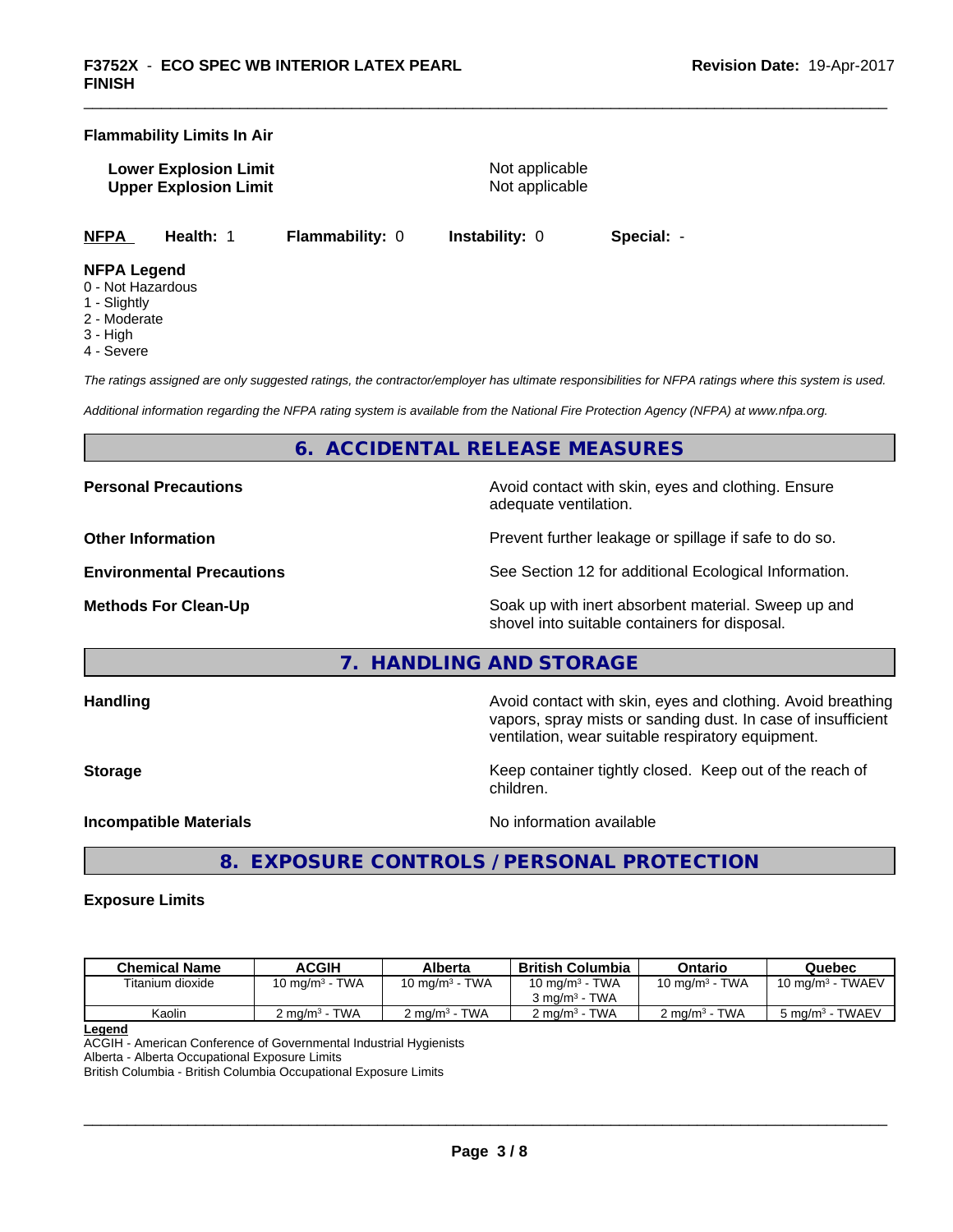Ontario - Ontario Occupational Exposure Limits Quebec - Quebec Occupational Exposure Limits N/E - Not established

**Personal Protective Equipment**

**Engineering Measures Ensure** Ensure adequate ventilation, especially in confined areas.

Safety glasses with side-shields. **Skin Protection Protection Protective gloves and impervious clothing. Respiratory Protection In case of insufficient ventilation wear suitable respiratory** equipment.

**Hygiene Measures Avoid contact with skin, eyes and clothing. Remove and Hygiene Measures** and clothing. Remove and wash contaminated clothing before re-use. Wash thoroughly after handling.

## **9. PHYSICAL AND CHEMICAL PROPERTIES**

**Appearance** liquid **Odor** little or no odor **Odor Threshold No information available No information available Density (Ibs/gal)** 9.85 - 9.95 **Specific Gravity** 1.18 - 1.23 **pH** No information available **Viscosity (cps)** No information available **Solubility** No information available **Evaporation Rate No information available No information available Vapor Pressure** No information available **Vapor Density Vapor Density No information available Wt. % Solids** 40 - 50 **Vol. % Solids** 30 - 40 **Wt. % Volatiles Vol. % Volatiles** 60 - 70 **VOC Regulatory Limit (g/L)** < 50 **Boiling Point (°F)** 212 **Boiling Point (°C)** 100 **Freezing Point (°F)** 32 **Freezing Point (°C) Flash Point (°F)** Not applicable **Flash Point (°C)**<br> **Flash Point Method**<br> **Flash Point Method** Not applicable **Flash Point Method Flammability (solid, gas)** Not applicable **Upper Explosion Limit**<br> **Lower Explosion Limit**<br> **Lower Explosion Limit Lower Explosion Limit Autoignition Temperature (°F)** No information available **Autoignition Temperature (°C)** No information available **Decomposition Temperature (°F)** No information available **Decomposition Temperature (°C)** No information available **Partition Coefficient (n-octanol/water)** No information available

**No information available** 

## **10. STABILITY AND REACTIVITY**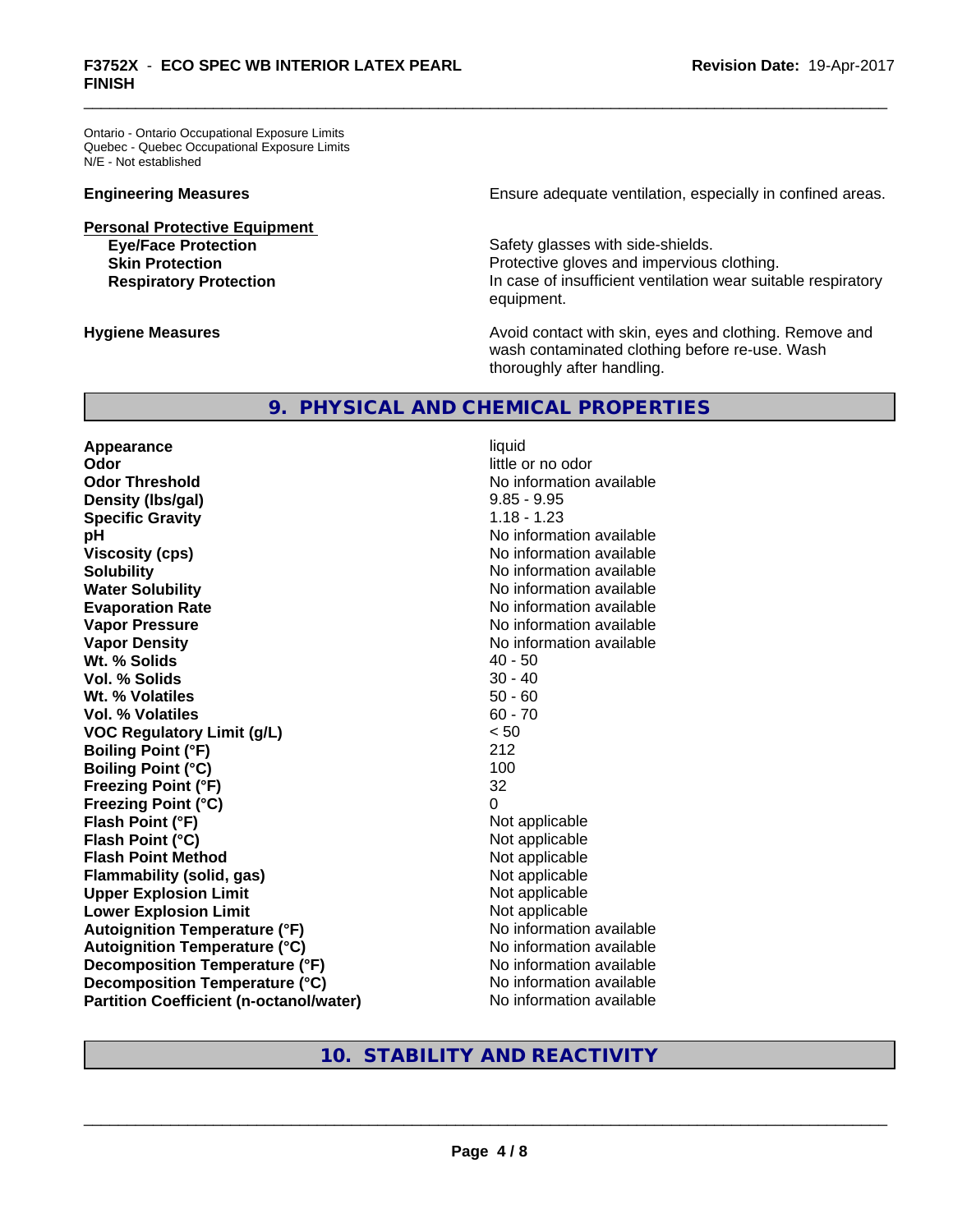| <b>Reactivity</b>                         | Not Applicable                           |
|-------------------------------------------|------------------------------------------|
| <b>Chemical Stability</b>                 | Stable under normal conditions.          |
| <b>Conditions To Avoid</b>                | Prevent from freezing.                   |
| <b>Incompatible Materials</b>             | No materials to be especially mentioned. |
| <b>Hazardous Decomposition Products</b>   | None under normal use.                   |
| <b>Possibility Of Hazardous Reactions</b> | None under normal conditions of use.     |

## **11. TOXICOLOGICAL INFORMATION**

| <b>Product Information</b><br>Information on likely routes of exposure                     |                                                          |
|--------------------------------------------------------------------------------------------|----------------------------------------------------------|
| <b>Principal Routes of Exposure</b>                                                        | Eye contact, skin contact and inhalation.                |
| <b>Acute Toxicity</b><br><b>Product Information</b>                                        | No information available                                 |
| Information on toxicological effects                                                       |                                                          |
| <b>Symptoms</b>                                                                            | No information available                                 |
| Delayed and immediate effects as well as chronic effects from short and long-term exposure |                                                          |
| Eye contact                                                                                | May cause slight irritation                              |
| <b>Skin contact</b>                                                                        | Substance may cause slight skin irritation. Prolonged or |
|                                                                                            | repeated contact may dry skin and cause irritation.      |
| Inhalation                                                                                 | May cause irritation of respiratory tract.               |
| Ingestion                                                                                  | Ingestion may cause gastrointestinal irritation, nausea, |
|                                                                                            | vomiting and diarrhea.                                   |
| Sensitization:                                                                             | No information available.                                |
| <b>Neurological Effects</b>                                                                | No information available.                                |
| <b>Mutagenic Effects</b>                                                                   | No information available.                                |
| <b>Reproductive Effects</b>                                                                | No information available.                                |
| <b>Developmental Effects</b>                                                               | No information available.                                |
| <b>Target Organ Effects</b>                                                                | No information available.                                |
| <b>STOT - single exposure</b>                                                              | No information available.                                |
| <b>STOT - repeated exposure</b>                                                            | No information available.                                |
| Other adverse effects                                                                      | No information available.                                |
| <b>Aspiration Hazard</b>                                                                   | No information available.                                |
| <b>Numerical measures of toxicity</b>                                                      |                                                          |
| The following values are calculated based on chapter 3.1 of the GHS document               |                                                          |
| <b>ATEmix (oral)</b>                                                                       | 40039 mg/kg                                              |
| <b>Component</b>                                                                           |                                                          |
|                                                                                            |                                                          |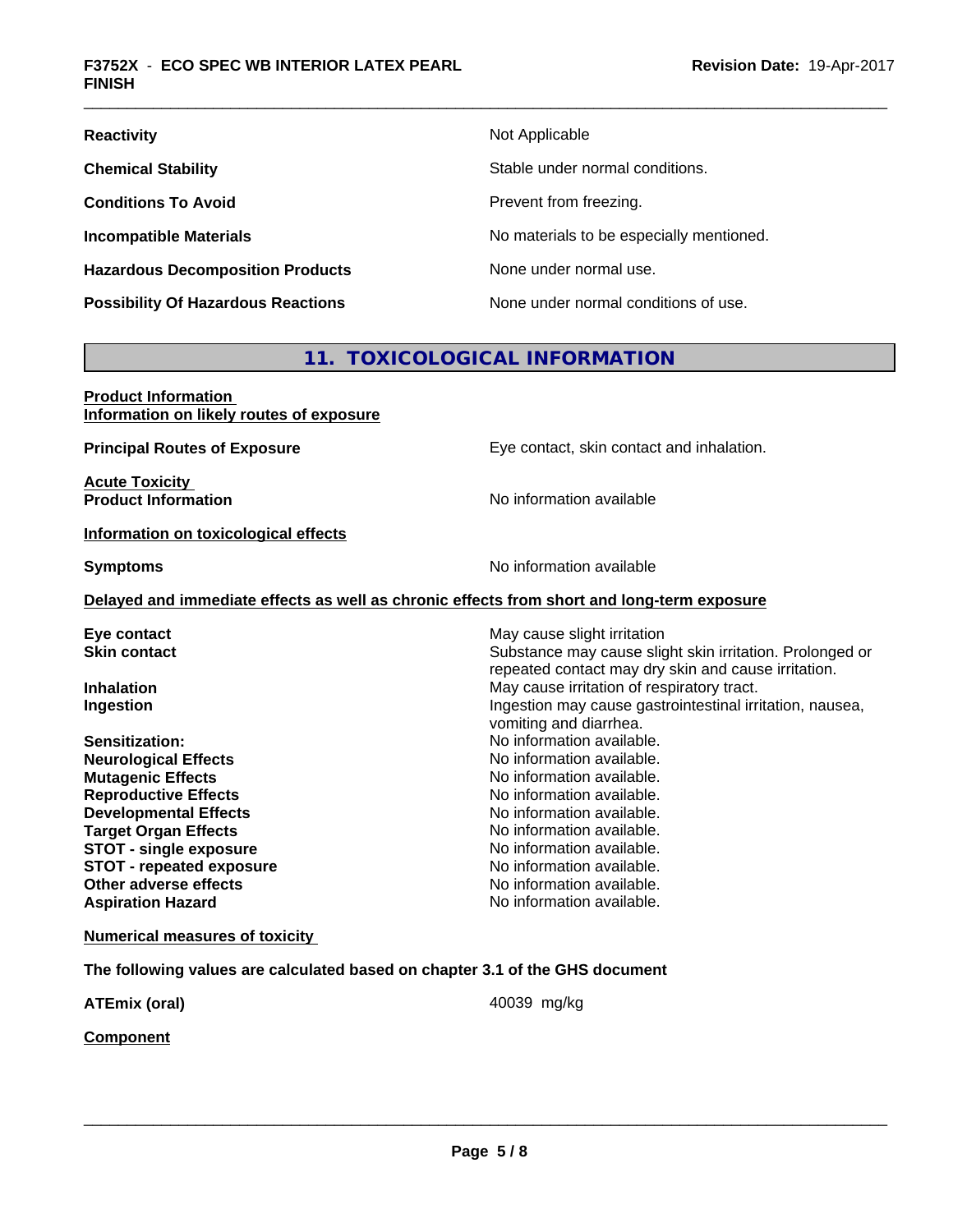Titanium dioxide LD50 Oral: > 10000 mg/kg (Rat) Kaolin LD50 Oral: > 5000 mg/kg (Rat) Kaolin, calcined LD50 Oral: > 5000 mg/kg (Rat) vendor data

## **Chronic Toxicity**

## **Carcinogenicity**

*The information below indicateswhether each agency has listed any ingredient as a carcinogen:.*

| <b>Chemical Name</b>   | IARC                            | <b>NTP</b> |
|------------------------|---------------------------------|------------|
|                        | 2B<br>Possible Human Carcinogen |            |
| Titanium J<br>⊧dioxide |                                 |            |

• Although IARC has classified titanium dioxide as possibly carcinogenic to humans (2B), their summary concludes: "No significant exposure to titanium dioxide is thought to occur during the use of products in which titanium dioxide is bound to other materials, such as paint."

#### **Legend**

IARC - International Agency for Research on Cancer NTP - National Toxicity Program OSHA - Occupational Safety & Health Administration

**12. ECOLOGICAL INFORMATION**

## **Ecotoxicity Effects**

The environmental impact of this product has not been fully investigated.

## **Product Information**

## **Acute Toxicity to Fish**

No information available

## **Acute Toxicity to Aquatic Invertebrates**

No information available

## **Acute Toxicity to Aquatic Plants**

No information available

## **Persistence / Degradability**

No information available.

## **Bioaccumulation / Accumulation**

No information available.

## **Mobility in Environmental Media**

No information available.

## **Ozone**

No information available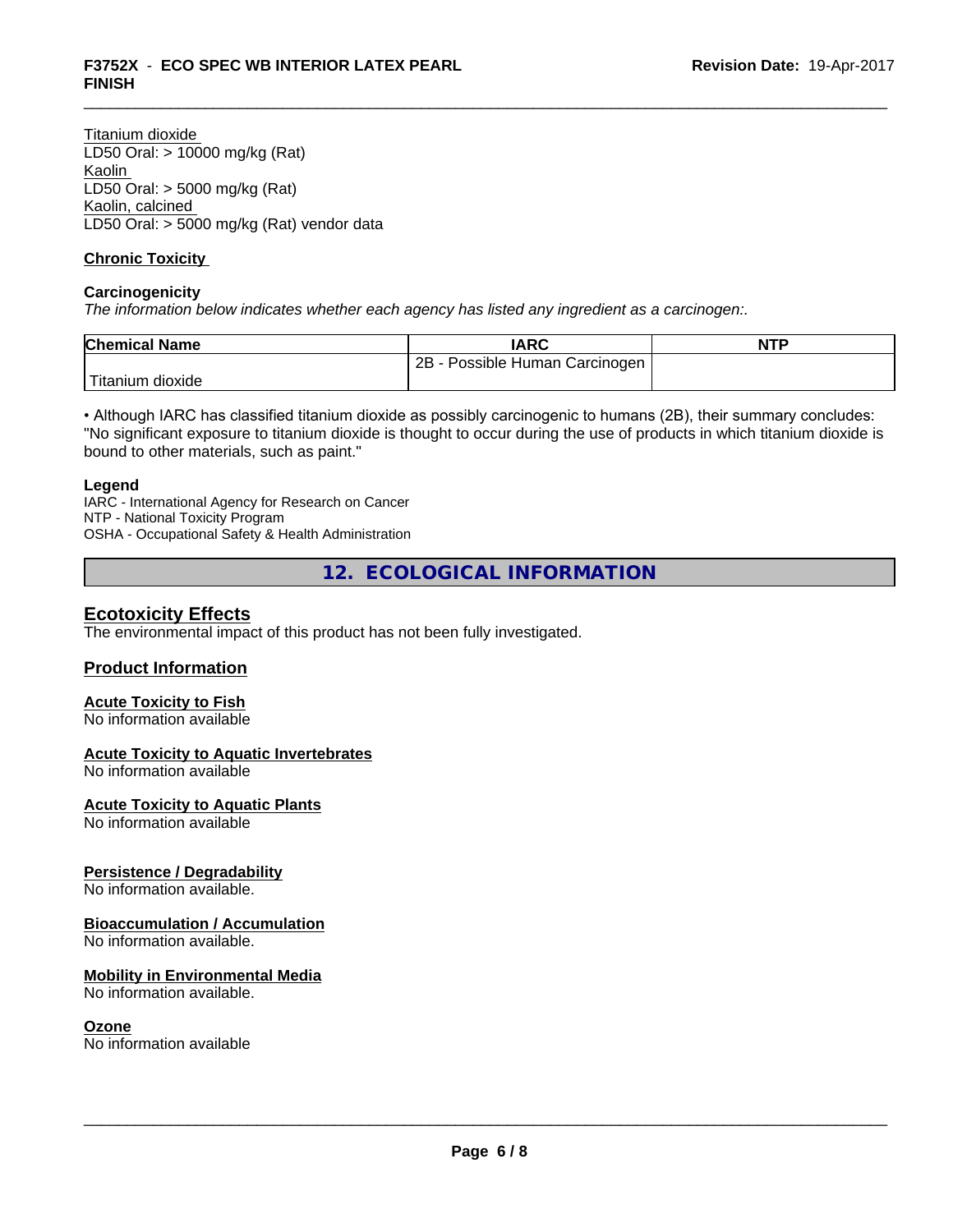## **Component**

## **Acute Toxicity to Fish**

Titanium dioxide  $LC50:$  > 1000 mg/L (Fathead Minnow - 96 hr.)

#### **Acute Toxicity to Aquatic Invertebrates**

No information available

#### **Acute Toxicity to Aquatic Plants**

No information available

**13. DISPOSAL CONSIDERATIONS**

Waste Disposal Method **Dispose of in accordance with federal, state, provincial,** and local regulations. Local requirements may vary, consult your sanitation department or state-designated environmental protection agency for more disposal options.

## **14. TRANSPORT INFORMATION**

**TDG** Not regulated

**ICAO / IATA** Not regulated

**IMDG / IMO** Not regulated

**15. REGULATORY INFORMATION**

## **International Inventories**

**TSCA: United States** Yes - All components are listed or exempt. **DSL: Canada** Yes - All components are listed or exempt.

## **National Pollutant Release Inventory (NPRI)**

**NPRI Parts 1- 4** This product contains the following Parts 1-4 NPRI chemicals:

*None*

**NPRI Part 5**

This product contains the following NPRI Part 5 Chemicals:

*None*